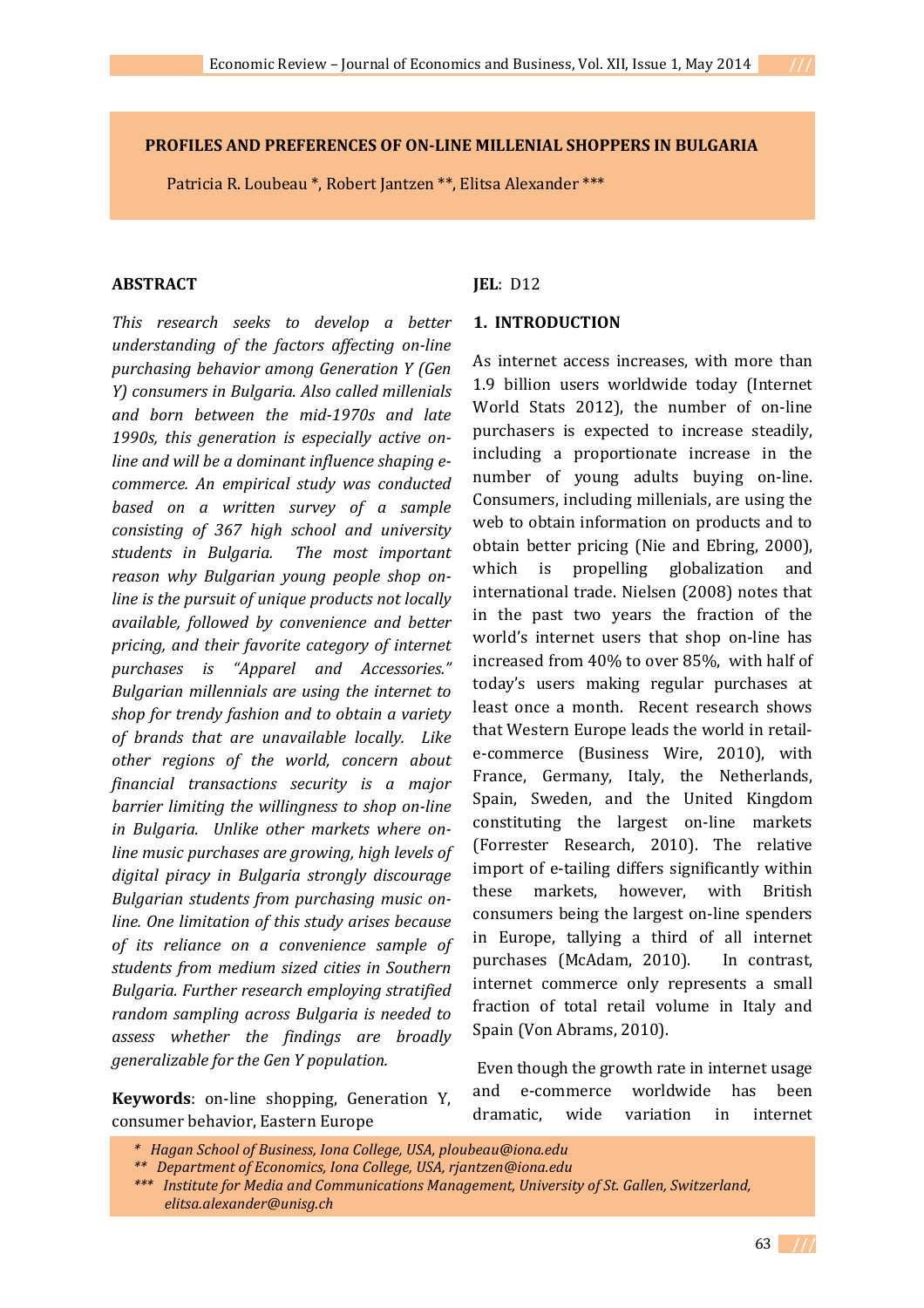penetration rates among countries (Internet World Stats, 2012; Eurostat, 2011) offers the opportunity for substantial future growth. Such growth is expected to particularly come from regions outside of the United States (Brashear et al., 2009).

One group of internet users that are especially wired and therefore have a significant influence in the on-line marketplace are Generation Y consumers, also called millennials. This generation, born between the mid-1970s and late 1990s, consists of demanding, highly wired and knowledgeable consumers. Their sheer numbers and spending power are expected to shape the marketplace for decades to come (Morton, 2002; Paul, 2001; Ott, 2011). Sarbu (2008) has described them as the first generation of digital natives, techno-literate and computer able since childhood, who depend on the internet for almost all facets of their daily lives. In short, millennials are the first generation to have grown up in the virtual world of the internet (Apostolov, 2008, p. 151). Since Generation Y shoppers are far more active on-line than previous generations, they are likely to be a dominant factor shaping future e-commerce trends.

According to a Pew internet research report, Gen-Y consumers comprise 35% of the internet-using population (Pew Internet and American Life Project, 2010). They also have sizable disposable incomes which they are willing to spend on-line, e.g., US millenials earned \$200 billion in 2009 from part- or fulltime jobs and purchased \$190 billion worth of goods (Tapscott, 2009). They represent ideal customers, with incomes largely disposable and expenditures resilient to changing business conditions.

As teen-specific payment methods became widely available in 2001, teenaged millenials aged 13 to 19 entered the world of e-commerce (Singh, 2002). Starting with prepaid cards, innovation in payment methods which include Splash Plastic, Smart Creds and Dubit, as well as digital wallets has further enhanced the ability of teens to buy on-line. A further payment iteration can be found in BillMyParents, which allows teenagers to select products on-line and forward the bills for parental approval (Anonymous, 2011a). Linking teens to on-line payment methods has been a potent combination fueling teen spending over the Web.

Understanding the on-line buying behavior of millennial consumers allows retailers to create initial relationships with them and to build them into lucrative long-lasting brand attachments. With these considerations in mind, this study was designed to analyze the on-line buying behavior of Generation Y consumers in Bulgaria and examine the factors that influence the decision to shop online as well as the type of products purchased. This research extends the work of Brashear et al. (2009), Cahk and Ersoy (2008) and others and addresses the need for a non US-centric view of internet usage by investigating an emergent market segment in Bulgaria, in Eastern Europe for which no prior work has been published. The results of this study should be of value to retailers seeking to understand buying behaviors, educators interested in consumer behavior, and consumer theorists.

### **2. LITERATURE REVIEW**

Why do consumers use the internet for shopping? Rohm and Swaminathan (2004) have suggested that on-line shoppers can be characterized into four motivational types. *Convenience shoppers* value the ease of the online transaction, while *variety seekers* desire greater access to differing products and retailers. *Store-oriented buyers* are more interested in quickly obtaining products and the social interaction during purchase, while *balanced buyers* weigh all three. Harris Interactive's large scale survey (Anonymous,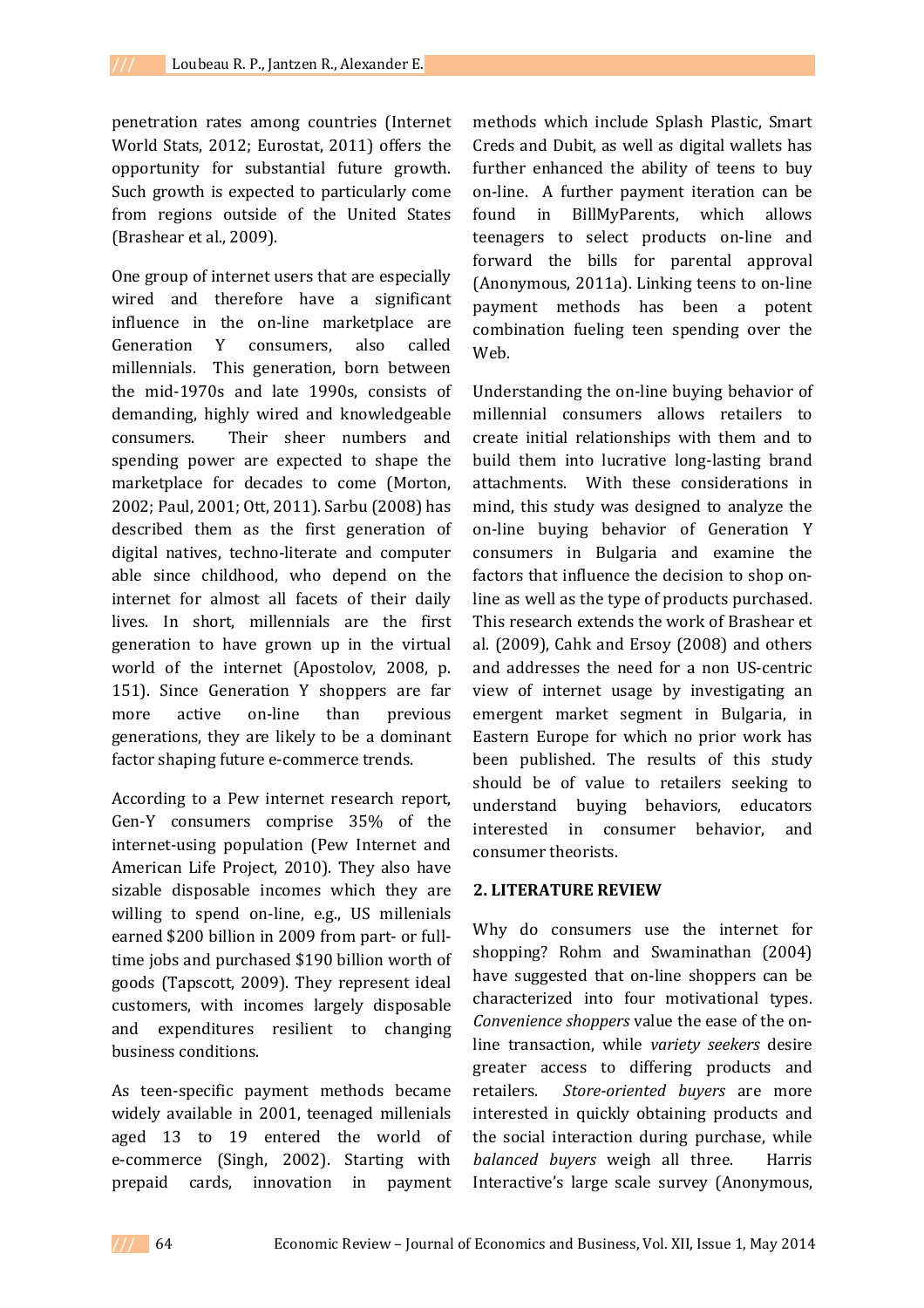2012) of US consumers in the busy 2012 Christmas season found that the most important reason for shopping on-line was to obtain better prices (71%), followed by greater convenience (53%), better ability to stay within budget (32%), and the desire to avoid crowds (31%). A similar PriceGrabber survey conducted in 2011 revealed even greater proportions (75%+) citing pricing, convenience and avoiding crowds (Anonymous, 2011b). In earlier studies of US consumers, Ahuja et al. (2003) found smaller fractions (< 25%) citing convenience, better prices and that it saves time, while Brown et al. (2003) found that consumers also shopped on-line in order to obtain greater selection and to maintain their privacy for products they would ordinarily be reluctant to buy instore.

Demographic and personal characteristics are also important factors that influence the decision to purchase on the web. Donthu and Garcia (1999) have demonstrated that older consumers and those with higher incomes are more likely to buy on-line than their younger and modest income counterparts. Other researchers have also noted that younger students are less likely to shop on-line and to be able to use credit cards for payment, except when borrowed from an adult (Vahlberg, 2010; Von Abrams, 2010). Swinyard and Smith (2003) have also found that on-line shoppers are wealthier, better educated, and more computer literate. Similarly, Bellman et al. (1999) have shown that consumers with greater internet expertise are more likely to make internet purchases.

Some researchers, like Rodgers and Harris (2003), Brown et al. (2003), Slyke et al. (2002) and Teo (2001), have also identified a gender difference in on-line shopping preferences, with males more likely to make e-purchases. Others, however, like Ulbrich et al. (2011), Alreck and Settle (2002), Stafford et al. (2004) and Hernandez, Jimenez and Martin (2011) have failed to find a significant gender differential. Others like Lynch and Beck (2001) and Dellner (2007) have emphasized that browsing and purchasing patterns differ between countries because of differing cultural beliefs, attitudes and perceptions. This may be particularly important for Bulgaria which, unlike well established and developed mass consumer societies such as the UK and the USA, has a more recent engagement with global consumerism. As a post-transition Eastern Bloc country, Bulgaria has a more collectivist heritage and more limited exposure to internet shopping opportunities.

Two sources of anxiety, involving the chances of receiving an unsatisfactory product or incurring an unexpected financial loss, have been found to be the major deterrents to ordering on-line. Kiran, Sharma, and Mittal (2008) have identified the former, arising from an inability to physically examine the product first hand prior to purchase, as the most important factor deterring on-line purchases. Others, including Ha and Stoel (2012), Joines et al. (2003), Kolsaker et al. (2003), Liao and Cheung (2001), Vellido et al. (2000), Basso et al. (2001), Callahan and Koenemann (2000) and Spiekermann et al. (2001), have shown that concerns with creditcard fraud and privacy are most important.

## **3. THE BULGARIAN INTERNET ENVIRONMENT**

Half (51.0%) of Bulgaria's population has access to the internet (Internet World Stats, 2012). The EU average (73%) and the rates for other south-eastern European states are considerably higher, with the exception of Albania (49%), Montenegro (50%), Greece (53%) and Romania (44.1%). Bulgarian (and Swedish) young people, however, are among the most frequent internet users in Europe with five in six (83%) teens reporting that they use the internet every day (Livingston et al., 2010). Daily teenager time spent on-line averages three hours on weekdays, four hours

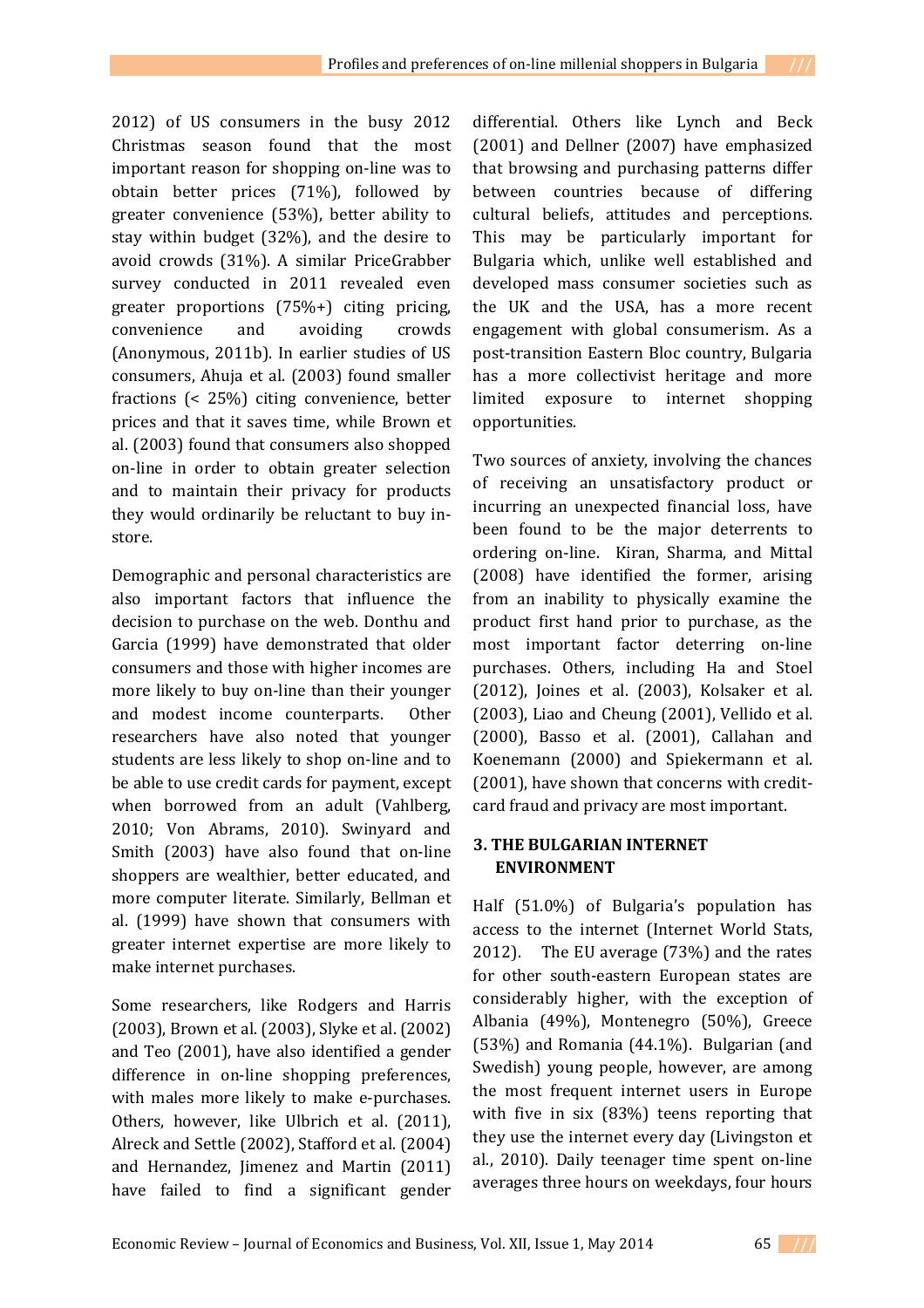at weekends and up to five hours on days during school vacations (Bulgarian National Centre for Study of Public Opinion, 2006). Internet use by young Bulgarians has grown rapidly in recent years (from 41.7% in 2004 to 75.1% in 2009) fueled in part by the popularity of internet and computer gaming clubs (National Statistical Institute of Bulgaria, 2009).

Although internet shopping is increasing, ecommerce remains underdeveloped in Bulgaria. Bulgarians are among the lowest users of on-line shopping with estimates ranging from 3 to 5% of consumers buying products on the web (Anonymous, 2010; Temelkova, 2008). Bulgaria's bank card holders, however, are much more likely (79%) to make purchases on-line, and younger buyers between 18 and 24 account for 45% of these purchasers. Internet commerce, although still primarily done on foreign sites, is also being stimulated by the development of local e-tailers and on-line payment systems. Bulgaria, as a developing market economy, will however, continue to lag behind the USA and most of Western Europe because of their relatively low (\$12,800 in 2010) per capita income level (Central Intelligence Agency, 2011). Nevertheless, as a post-transition Eastern Bloc country now included in the EU, Bulgaria's six million potential customers, rising income levels, and increased foreign investment offer enormous e-biz potential. In addition, the speed of adoption of e-commerce services will be an important element of Bulgaria's integration into the EU community and ensuing economic development.

#### **4. METHODOLOGY**

Following Zhou et al. (2007), Pavlou (2003), Park et al. (2004), Chen et al. (2002) and Limayen et al. (2008), we posit that the willingness of Bulgarian Gen Y consumers to shop on-line is determined by *consumer demographics*, *computer knowledge*, *perceived benefits* and the *perceived risks* of internet

buying (see Figure 4.1). Reflecting the findings of prior research, our specific expectations regarding demographics are that students who are either male, older, more educated or from higher income households are more likely to make on-line purchases than those female, younger, less educated or from poorer households, respectively. We also expect that students with greater computer knowledge will be more likely to conduct on-line transactions. *Perceived benefits* include factors that measure the expected benefits of using an on-line system, such as better pricing and convenience. The final category, namely *perceived risks,* refers to consumers' assessment of incurring unexpected financial losses or being disappointed in the product after they have purchased it. The propensity to shop on-line is expected to be positively related to perceived benefits and inversely related to risks.

The specific hypotheses that the research will test are as follows:

H1. Gender impacts on-line shopping behavior, i.e. males are more likely to shop than females.

H2. Age is positively related to on-line shopping behavior.

H3. Education is positively related to on-line shopping behavior.

H4. Income is positively related to on-line shopping behavior.

H5. Computer knowledge is positively related to on-line shopping behavior.

H6. Perceived benefits are positively related to on-line shopping behavior.

H7. Perceived risks are negatively related to on-line shopping behavior.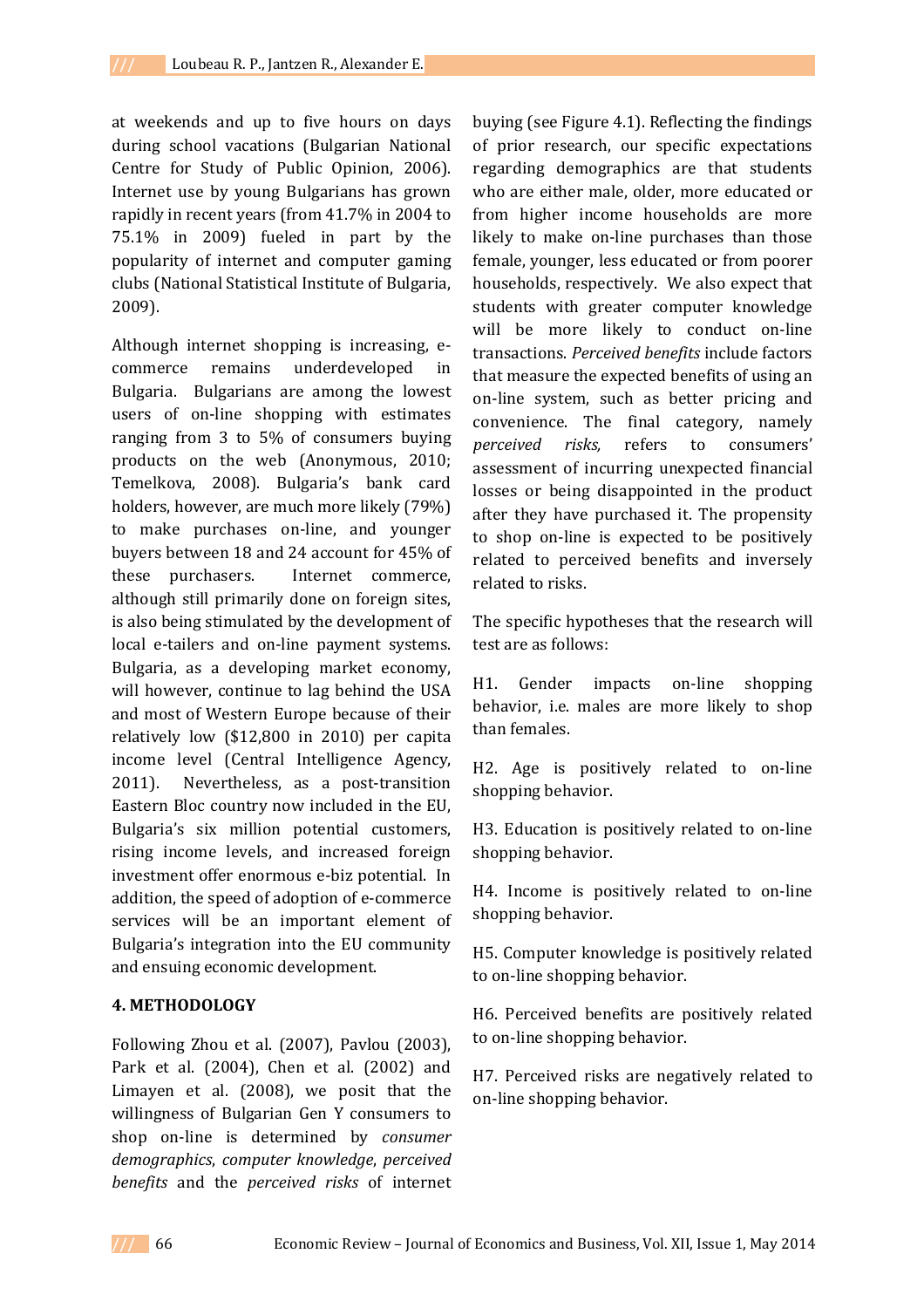

Figure 4.1. Research framework

#### **4.1. The On-line Shopping Survey**

To study the on-line shopping behavior of millennials in Bulgaria, a survey was designed and administered. Questions for the survey were selected based on the literature review, a review of other surveys, consultations with market researchers and Bulgarian academics, as well as focus groups with students in the targeted age group.

The survey included nine questions pertaining to internet use and on-line purchasing behavior. The latter included questions regarding whether the student shops on-line, what products or services are purchased and additional questions relating to the level of computer expertise and motivation for on-line shopping. The on-line shopping categories included products and services, an approach similar to that of the on-line-shopping research companies, Forrester and comScor, both leaders in measuring the digital world. The approach was also consistent with that of Ahuja et al. (2003), Cahk and Ersoy (2008) and Frasier and Henry (2007), who focused on the general on-line purchasing behavior of individual consumers and why they choose to buy or not buy on-line. To distinguish differing computer abilities, students were asked to self-report their level of computer

knowledge on a 5-point ordinal rating scale ranging from no knowledge to expert. The survey also included questions regarding age, gender, educational level, and income status. To accommodate disparities in income levels between Bulgaria and the USA/Western Europe, the income categories were defined as much worse off than colleagues, worse off than colleagues, same as colleagues, better off than colleagues, and much better off than colleagues.

#### **4.2. Survey Participants**

A total of 388 pen and paper surveys were distributed in the late spring/early summer of 2011 to a convenience sample of high school and university students from medium sized cities in Southern Bulgaria. This participant group was chosen because previous studies (including Ozok and Wei, 2010 and Lightner et al., 2002) have shown that students can serve as a representative sample of the e-commerce shopper population. Twenty one surveys were eliminated due to incomplete data, leaving a total of 367 usable surveys. Among these, women (57.8%) and university students (53.4%) slightly outnumbered men (42.2%) and high schoolers (46.6%). Most (80.1%) were between 18-22 years old, with only 15.3% younger and 4.6% older. Three in four (76.3%) reported they had incomes similar to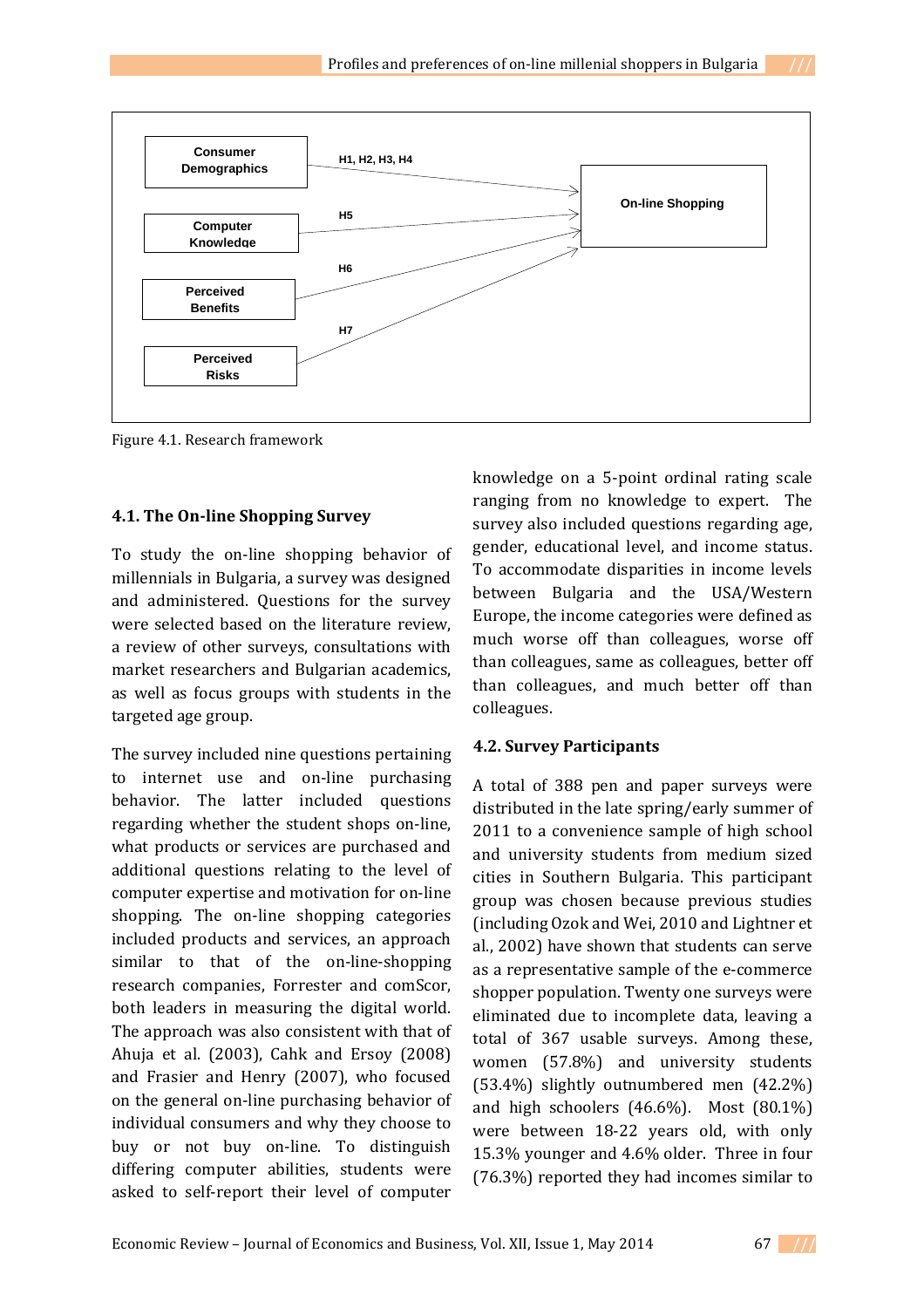their colleagues, while 6.6% reported lower incomes and 13.1% higher incomes. With respect to computer expertise, two in five (42.8%) felt they had above average computer knowledge, nearly half reported (46.3%) average literacy and only a small fraction (3.3%) felt they had below average computer skills.

### **4.3. Statistical Method**

Bivariate and multivariate analyses were utilized to test the hypotheses at the customary  $p \leq 0.05^*$ ,  $p \leq 0.01^{**}$  and  $p \leq$ 0.005\*\*\* significance levels. The analysis included chi-square tests between pairs of categorical variables as well as regression analysis. Specifically, chi-squared analysis was used to assess whether the type of on-line purchase was related to each of the consumer demographic characteristics. Chi-squared analysis was also employed to assess whether the reasons for shopping and not shopping online were significantly related to the demographic traits. Because the decision to shop on-line is a binary categorical (yes/no) outcome, multivariate logit regression analysis was employed to identify the independent factors determining the willingness to shop on-line. According to Wooldridge (2009, pp. 246-250, 575-587), in large samples like ours, the logit method is superior to ordinary least squares (OLS) regression because the latter is likely to generate biased coefficients, heteroskedastic error terms, unreliable coefficient t values and nonsensical predicted probabilities. The specific functional form of the logit regression model is as follows:

$$
\log\left(\frac{p_i}{1-p_i}\right) = \beta_0 + \beta_1 X_i + \varepsilon_i \quad \text{or} \quad
$$

$$
p_i = \left(\frac{1}{1 + e^{-(\beta_0 + \beta_1 X_i + \varepsilon_i)}}\right)
$$

where  $p_i$  is the probability of shopping on-line and  $X_i$  is the vector of explanatory variables (including consumer demographics, computer knowledge, perceived outcome and perceived risk factors). Because the logit regression coefficients ( $\beta_1$ ) show the marginal effects of each explainer on the log of the odds of shopping on-line, their magnitudes are not directly interpretable. Statistically significant logit coefficients do, however, indicate the direction (plus or minus) of influence of each explainer on the propensity to shop on-line.

To estimate the logit regression, the decision to shop on-line was coded as a dummy variable, with 1 for shopping and 0 for nonshopping. Among the consumer demographic explainers, gender and education status (university vs. high school student) were also coded as (1, 0) variables. Because the age and income demographics, as well as the computer knowledge variable, were ordered categorical variables, their influence was estimated relative to particular base groups using multiple 1,0 dummy variables. For example, since age was classified as either < 18, 18-22 or > 22, the regression included two 1,0 dummy variables for the 18-22 and > 22 categories and excluded a variable for the < 18 group, thereby making it the comparison base. This regression specification then allows the results to identify whether there were any differences in the propensity to shop on-line between 18-22 year olds and < 18 year olds or between > 22 year olds and those < 18. Since income was similarly classified into three groups, namely worse than peers, same as peers or better than peers, the regression estimated the differences between the latter two groups relative to the worse than peers group. Lastly, the influence of computer knowledge was estimated by contrasting those with average or above average expertise with those who had less than average selfreported ability. Whether students reported that they expected to receive better pricing was also included as a 1,0 dummy variable, as were two variables measuring whether they felt either anxious about financial risk from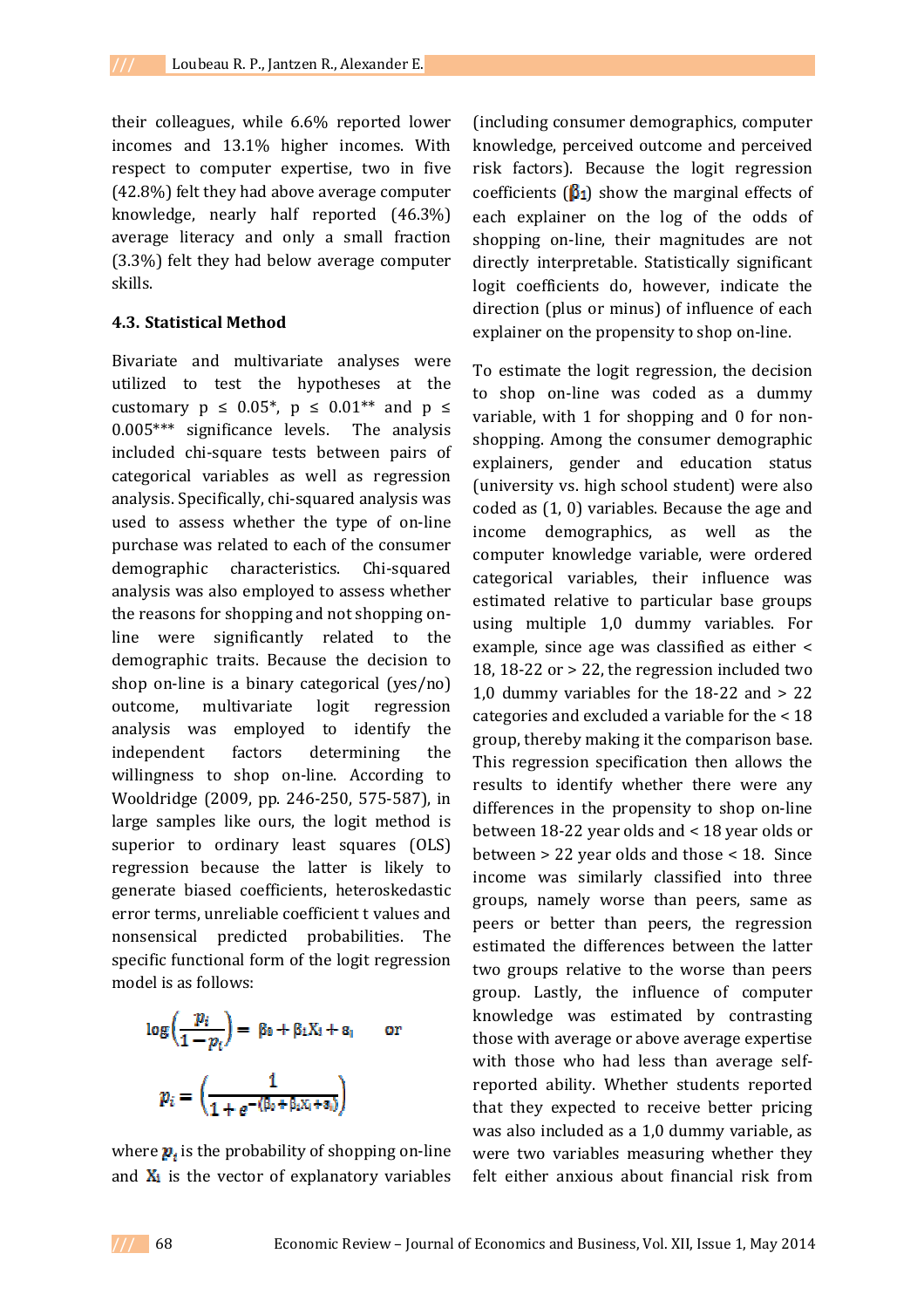## **5. RESULTS**

## **5.1. Why do Gen Y consumers shop on-line?**

Seven out of ten (70.6%) students surveyed reported that they had shopped on-line at least once. The majority (62.5%) of these internet shoppers were moderately active, having made one to three purchases in the previous three months. The most cited reason given by 259 Bulgarian students for shopping on-line is the ability to obtain unique products not found in stores (46.3% of the total). Our study shows that Bulgarian students are "variety seekers" using the internet to supplement their buying to obtain brand name products that are still difficult to obtain locally. Like American millennials who "shop for fashion, they shop for trend, and they shop a variety of stores and brands…," (Ott, 2011), Bulgarian millennials seem to be constantly looking for new trends. According to Hartman et al. (2006), variety seeking may also be connected to their desire to build "cool" identities by being seen using the latest products.

The next most important reasons why Bulgarian young people shop on-line are convenience (45.9%) and better pricing (44.4%), followed by the ability to save time shopping (30.9%) and to shop any time of the day (26.3%). Relatively few respondents cited on-line price comparison (13.1%), fewer hassles and crowds (10.8%) and ease of shopping (8.5%) as important factors. While previous research on UK and US young people has shown that price is the biggest draw to online shopping (Singh, 2002; Lueg, 2001, pp. 19, 30, 83), Bulgarian millennials seem to be somewhat less concerned with price. The relatively inelastic response for Bulgarian youth might reflect more limited opportunities for purchasing products locally, especially brand name products. In addition,

Bulgarian cultural norms provide young people with generous parental financial support. A typical comment among Bulgarian parents would be "What I did not have as a child (i.e. during socialism), my children should have now."

# **5.2. What do Gen Y consumers purchase on-line in Bulgaria?**

For 259 students who had shopped on-line, the most frequently reported favorite category (54.4%) was "Apparel and Accessories," followed by "Books and Magazines," "Computers," "Air Travel," and "Health and Beauty" with 38.6%, 35.1%, 32.4% and 30.5% shares respectively. One in four also reported purchasing "Event Tickets," "Consumer Electronics," and "Videos," with smaller fractions reporting either "Music" or "Toy" purchases (8.2% and 2.5%, respectively). These findings about Bulgarian millennials correspond to the recent Gallup research finding that globally millennials, more than any other generational group, acutely respond to changes in fashion by shopping on-line for clothing and accessories (Ott, 2011). The Bulgarian GenYer's preference for on-line apparel can also be explained by existing price differentials. If we compare Bulgarian prices to Western-European and US prices we note an interesting fact. While consumer prices tend to be significantly higher in Western Europe and the USA compared to Bulgaria, there is one exception, i.e. prices of brand name products (e.g. the products of Levi's, Nike, Zara and H&M). One summer dress in a chain store (like Zara or H&M), for example, would cost approximately 14% less to buy from a store located in Western Europe (e.g. Germany, Spain or France) than from a store located in Bulgaria (Anonymous, 2011c). The same product would be even less expensive if bought in the USA. This may explain why Bulgarian students buy apparel and accessories on-line when looking for better

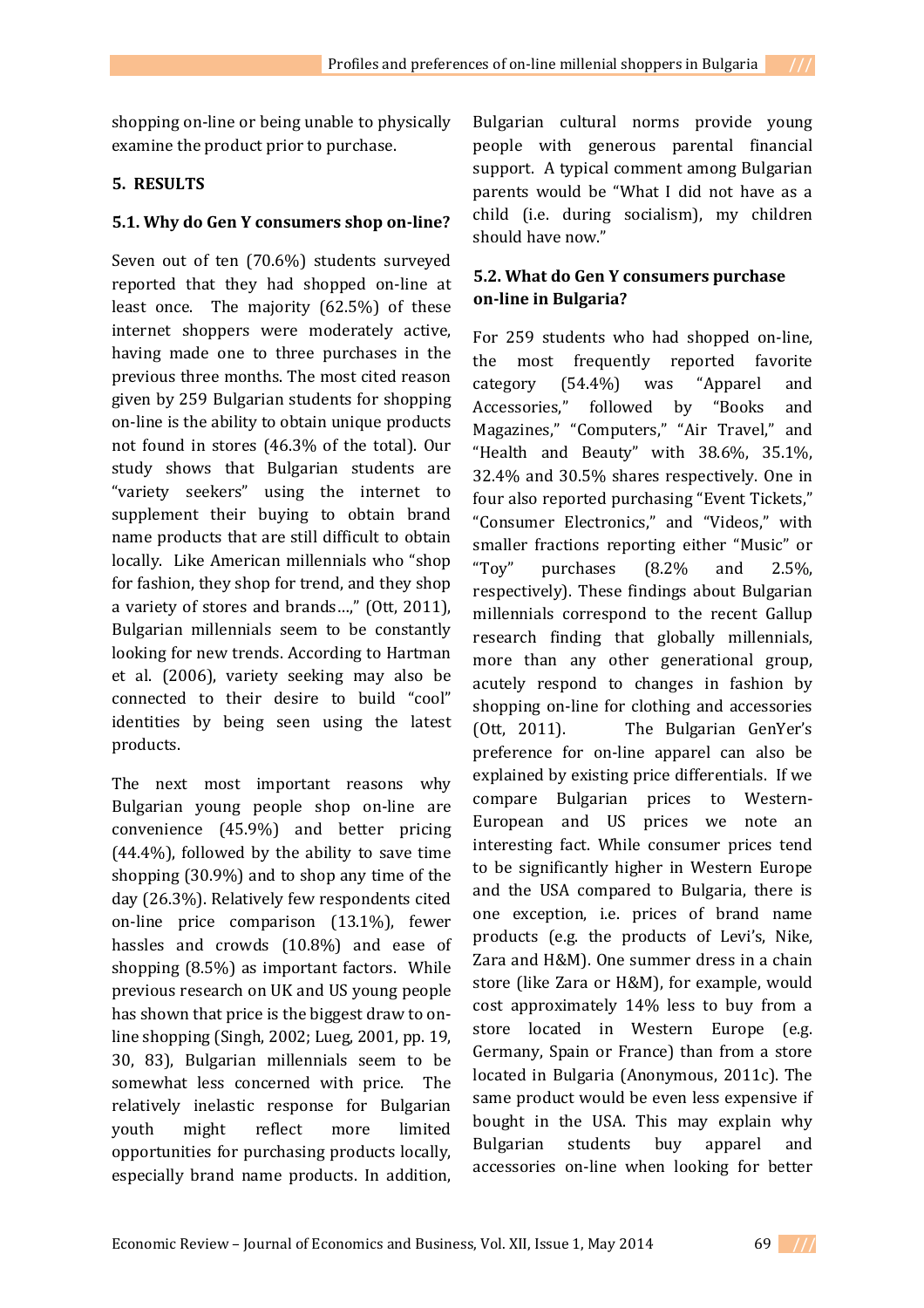prices. Bulgarian millennials seem to be looking for the right styles at the right price.

Of interest to note is the low level of on-line music purchases. This is consistent with the fact that most audio is illegally acquired in Bulgaria. Upon the recommendation of the International Intellectual Property Alliance (IIPA), Bulgaria was added to the Special 301 Watch List in 2003 and again in 2005. The estimated level of music piracy in Bulgaria was 83% in 2002 (IIPA, 2003), and Bulgaria's anti-piracy efforts have continued to be ineffective. In 2012, after street protests by internet activists, Bulgaria became the sixth European country refusing to support the international Anti-Counterfeiting Trade Agreement (ACTA). The agreement was meant to toughen intellectual property rights enforcement and toughen the legislation against on-line audio-video piracy and has been signed by Australia, Canada, Japan, Morocco, New Zealand, Singapore, South Korea, Mexico, Morocco, the USA and 22 members of the EU. Bulgaria joins Poland, Cyprus, Estonia, Germany, Netherlands and Slovakia in not signing the convention (Reuters, 2012).

Unlike the situation in Bulgaria, legitimate digital music sales have been growing rapidly worldwide and accounted for an estimated

Table 5.1. On-line purchases by demographics

32% of recording company 2012 global revenues, up from 29% in 2010. In some markets more than half of company revenues arise from on-line music sales, including the USA (52%), South Korea (53%) and China (71%) (IFPI, 2012). Despite advancements that have been made on a global scale, digital piracy remains a critical barrier to on-line music sales in Bulgaria. Beken, Janssens and Vandaele (2009) have noted that legal action seems to be able to serve as a last-resort solution, while buying music on-line should be made easier (and more affordable) than stealing music on-line.

# **5.3. Are there significant demographic differences in what Gen Y purchases online?**

The types of items Bulgarian Gen Y consumers purchased on-line differed significantly (pvalue < .005) by age, gender, education and income, with the age and education differences largely mirroring one another (see Table 5.1). University students were more likely (37.8%) to purchase air travel tickets on-line than younger high students (5.8%). This would be expected as university students may require air travel to attend school whereas high school students would not. Additionally, high school students cannot use credit cards for paying on-line, except when

|                        | Age:        |       |             | Gender: |             | <b>Education Status:</b>               |             | Income: |           |           | Computer Knowledge:         |       |       |
|------------------------|-------------|-------|-------------|---------|-------------|----------------------------------------|-------------|---------|-----------|-----------|-----------------------------|-------|-------|
|                        | < 18        | 18-22 | $\geq 22$   | Male    | Female      | High School University $\langle$ Peers |             |         | $=$ Peers | $>$ Peers | < Average Average > Average |       |       |
| Computers              | 26.8%       | 59.0% | 5.6%        | 37.4%   | 15.6%       | 22.2%                                  | 27.0%       | 29.2%   | 25.0%     | 25.0%     | 25.0%                       | 15.9% | 33.0% |
| Music (CDs, MP3 etc.)  | 14.3%       | 16.4% | 2.8%        | 10.3%   | 6.6%        | 13.5%                                  | 3.6%        | 12.5%   | 8.9%      | 4.2%      | $0.0\%$                     | 8.2%  | 8.6%  |
| Books & magazines      | 23.2%       | 65.6% | 9.7%        | 19.4%   | 33.0%       | 19.3%                                  | 34.2%       | 16.7%   | 26.4%     | 33.3%     | 25.0%                       | 24.1% | 30.3% |
| Event tickets          | 8.9%        | 44.3% | 8.3%        | 18.7%   | 17.0%       | 9.4%                                   | 25.0%       | 16.7%   | 15.0%     | 31.3%     | 8.3%                        | 11.8% | 23.8% |
| Consumer electronics   | 10.7%       | 44.3% | 6.9%        | 27.7%   | 10.4%       | 13.5%                                  | 21.4%       | 16.7%   | 16.1%     | 29.2%     | 0.0%                        | 11.8% | 24.3% |
| Videos                 | 32.1%       | 31.1% | 6.9%        | 21.9%   | 12.7%       | 20.5%                                  | 13.3%       | 20.8%   | 16.4%     | 12.5%     | 16.7%                       | 14.1% | 18.9% |
| Air travel             | 1.8%        | 61.5% | 11.1%       | 21.3%   | 24.1%       | 5.8%                                   | 37.8%       | 20.8%   | 20.7%     | 31.3%     | 8.3%                        | 20.6% | 25.9% |
| Health and beauty      | 28.6%       | 46.7% | 8.3%        | 5.8%    | 33.0%       | 19.9%                                  | 23.0%       | 4.2%    | 21.4%     | 29.2%     | 16.7%                       | 20.0% | 23.2% |
| Apparel & accessories  | 39.3%       | 91.0% | 11.1%       | 30.3%   | 44.3%       | 36.3%                                  | 40.3%       | 16.7%   | 37.5%     | 58.3%     | 8.3%                        | 35.3% | 43.2% |
| <b>Toys</b>            | 5.4%        | 4.9%  | 12.5%       | 4.5%    | 0.9%        | 2.9%                                   | 2.0%        | 29.2%   | 0.7%      | 0.0%      | 8.3%                        | 1.8%  | 2.7%  |
| Other                  | 23.2%       | 31.1% | 4.2%        | 23.9%   | 8.0%        | 17.0%                                  | 12.8%       | 25.0%   | 13.2%     | 18.8%     | 8.3%                        | 12.9% | 16.8% |
|                        |             |       |             |         |             |                                        |             |         |           |           |                             |       |       |
| p-value of chi-squared | $< .005***$ |       | $< .005***$ |         | $< .005***$ |                                        | $< .005***$ |         |           | 0.52      |                             |       |       |

*Note: column percentages do not add to 100% because respondents could purchase from multiple categories.*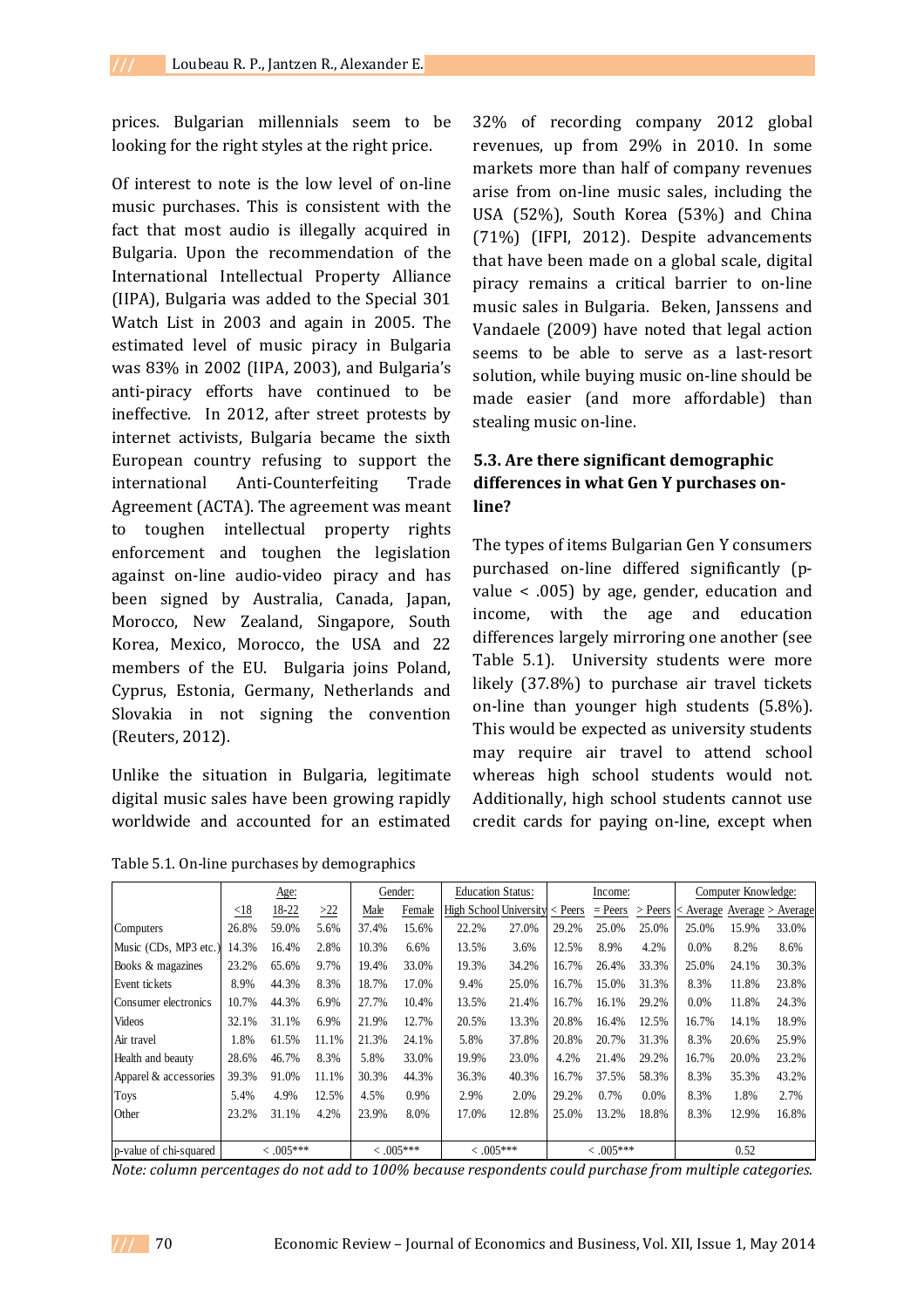borrowed from an adult, and air tickets cannot be purchased using the Cash on Delivery (COD) method. In addition, older university students were twice as likely to buy event tickets on-line compared to younger high schoolers (25% vs. 9.4%). In contrast to American high school students who spend a considerable part of their money on entertainment (Lueg, 2001, pp. 19, 30 and 83), Bulgarian high schoolers' infrequent purchase of event tickets may arise because most events are located in the capital of Sofia, making them inaccessible to students living in provincial regions. Younger high schoolers were, however, more likely to purchase music and videos on-line than their older counterparts.

Not surprisingly, sizable gender differences existed in purchasing behavior. Women were more likely to purchase books & magazines (33% vs. 19.4%), health & beauty items (33% vs. 5.8%) and apparel (44.3% vs. 30.3%) online, while men were more likely to purchase computing (37.4% vs. 15.6%) and consumer electronics equipment (27.7% vs. 10.4%). In addition, rising income tended to be

associated with greater purchases of apparel, health and beauty and books and magazines, and fewer purchases of music, videos, and toys. Somewhat unexpectedly, no significant relationship was found between the type of purchases students made and their level of computer knowledge.

# **5.4. Why do Gen Y consumers decide not to buy on-line?**

On a descriptive level, Bulgarians are most likely to cite the inability to see, feel or try on the item (55.6%) as the reason they decide not to buy on-line, followed by anxiety about the on-line transaction (30.6%) and insufficient information (17.6%). Relative to US and UK consumers, Bulgarians are less concerned about financial risk, probably as the result of a greater reliance on COD payments for on-line purchases. Most internet orders are paid COD with consumers going to the nearest post office, receiving the product and paying cash. On-line payment methods where financial fraud could be a concern (e.g. credit card payment systems, digital wallet and stored value payment systems), while growing, are still not widely

| Demographic:               |     | <b>Internet</b><br><b>Shoppers</b> |     | <b>Internet</b><br><b>Non-shoppers</b> | <b>Total</b> |         | Chi-square test of<br>association between<br><b>On-line</b> |  |
|----------------------------|-----|------------------------------------|-----|----------------------------------------|--------------|---------|-------------------------------------------------------------|--|
|                            | No. | (%)                                | No. | (%)                                    | No.          | (%)     | Shopping &<br>Demographic (p-value)                         |  |
| Age                        |     |                                    |     |                                        |              |         |                                                             |  |
| ~18                        | 22  | (39.3)                             | 34  | (60.7)                                 | 56           | (100.0) |                                                             |  |
| $18 - 22$                  | 82  | (27.9)                             | 40  | (72.1)                                 | 122          | (100.0) | $< 005***$                                                  |  |
| >22                        | 4   | (23.5)                             | 68  | (76.5)                                 | 72           | (100.0) |                                                             |  |
| Gender                     |     |                                    |     |                                        |              |         |                                                             |  |
| Male                       | 115 | (74.2)                             | 40  | (25.8)                                 | 155          | (100.0) | .193                                                        |  |
| Female                     | 144 | (67.9)                             | 68  | (32.1)                                 | 212          | (100.0) |                                                             |  |
| <b>Educational Status</b>  |     |                                    |     |                                        |              |         |                                                             |  |
| <b>High School Student</b> | 98  | (57.3)                             | 73  | (42.7)                                 | 171          | (100.0) | $< 0.05***$                                                 |  |
| <b>University Student</b>  | 161 | (82.1)                             | 35  | (17.9)                                 | 196          | (100.0) |                                                             |  |
| Income                     |     |                                    |     |                                        |              |         |                                                             |  |
| Less than colleagues       | 15  | (62.5)                             | 9   | (37.5)                                 | 24           | (100.0) |                                                             |  |
| Same as colleagues         | 193 | (68.9)                             | 87  | (31.1)                                 | 280          | (100.0) | .088                                                        |  |
| More than colleagues       | 40  | (83.3)                             | 8   | (16.7)                                 | 48           | (100.0) |                                                             |  |
| <b>Computer Knowledge</b>  |     |                                    |     |                                        |              |         |                                                             |  |
| < Average knowledge        | 5   | (41.7)                             | 7   | (58.3)                                 | 12           | (100.0) |                                                             |  |
| Average knowledge          | 111 | (65.3)                             | 59  | (34.7)                                 | 170          | (100.0) | $< 0.05***$                                                 |  |
| > Average knowledge        | 143 | (77.3)                             | 42  | (22.7)                                 | 185          | (100.0) |                                                             |  |
| <b>Total</b>               | 259 | (70.6)                             | 108 | (29.4)                                 | 367          | (100.0) |                                                             |  |

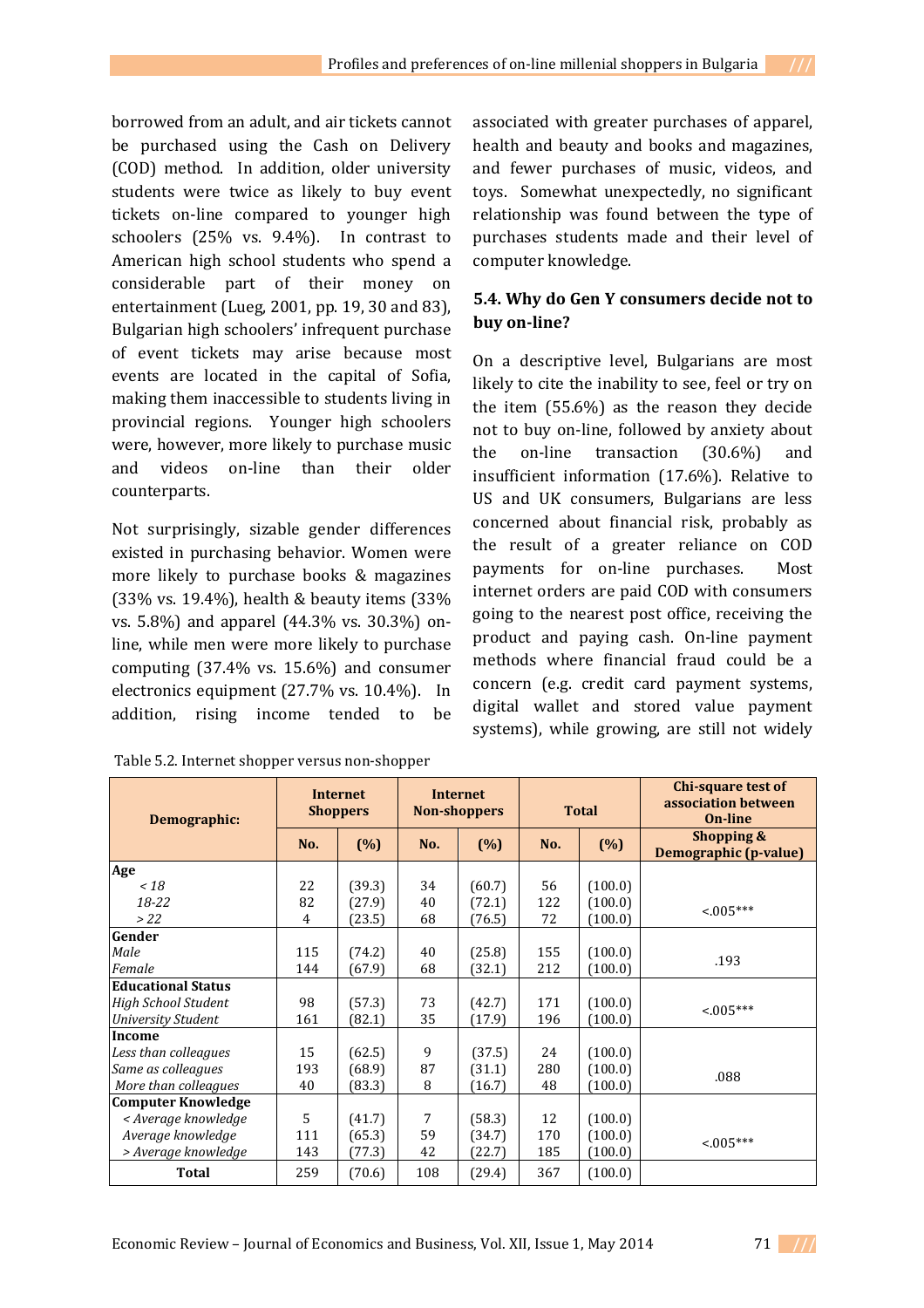used for internet purchases in Bulgaria.

Table 5.2 details the differences between internet shoppers and non-shoppers in terms of demographics and computer knowledge. On a bivariate basis that fails to control for differences in other factors, only the differences by age, education and computer knowledge were large enough to be statistically significant at the customary 5% level. Specifically, the proportion who shopped on-line was significantly higher for the youngest millenials (39.3%) vs. those 18 or older (27.9 and 23.5%), university students  $(82.1\%)$  vs. high schoolers  $(57.3\%)$ , and those with the greatest computer proficiency (77.3%) vs. those with lesser facility (65.3% and 41.7%).

teen-specific on-line payment methods such as prepaid cards, digital wallets, and BillMyParents, they were somewhat more likely (57%) to shop on-line than their American counterparts (48% in 2010) (Vahlberg, 2010).

The results of the logit model estimating how the decision to shop on-line is influenced by the demographic factors, perceptions of better pricing and anxieties about financial security and lack of seeing the product are contained in Table 5.3 below, with the causal pathways summarized in Figure 5.1.

The logit regression's likelihood ratio test indicates that the overall model is highly significant (p-value  $\lt$  .005) and the model's explanatory factors correctly predict the



Figure 5.1. Causal pathways between consumer factors and on-line shopping

The percentage who shopped on-line did not vary significantly either by gender or income status. Interestingly, even though Bulgarian teens rely on the COD payment, as opposed to

actual on-line shopping behavior for 92.9% (327 of 352) of the surveyed students. The decision to shop on-line was significantly (pvalue < .05) influenced by educational status,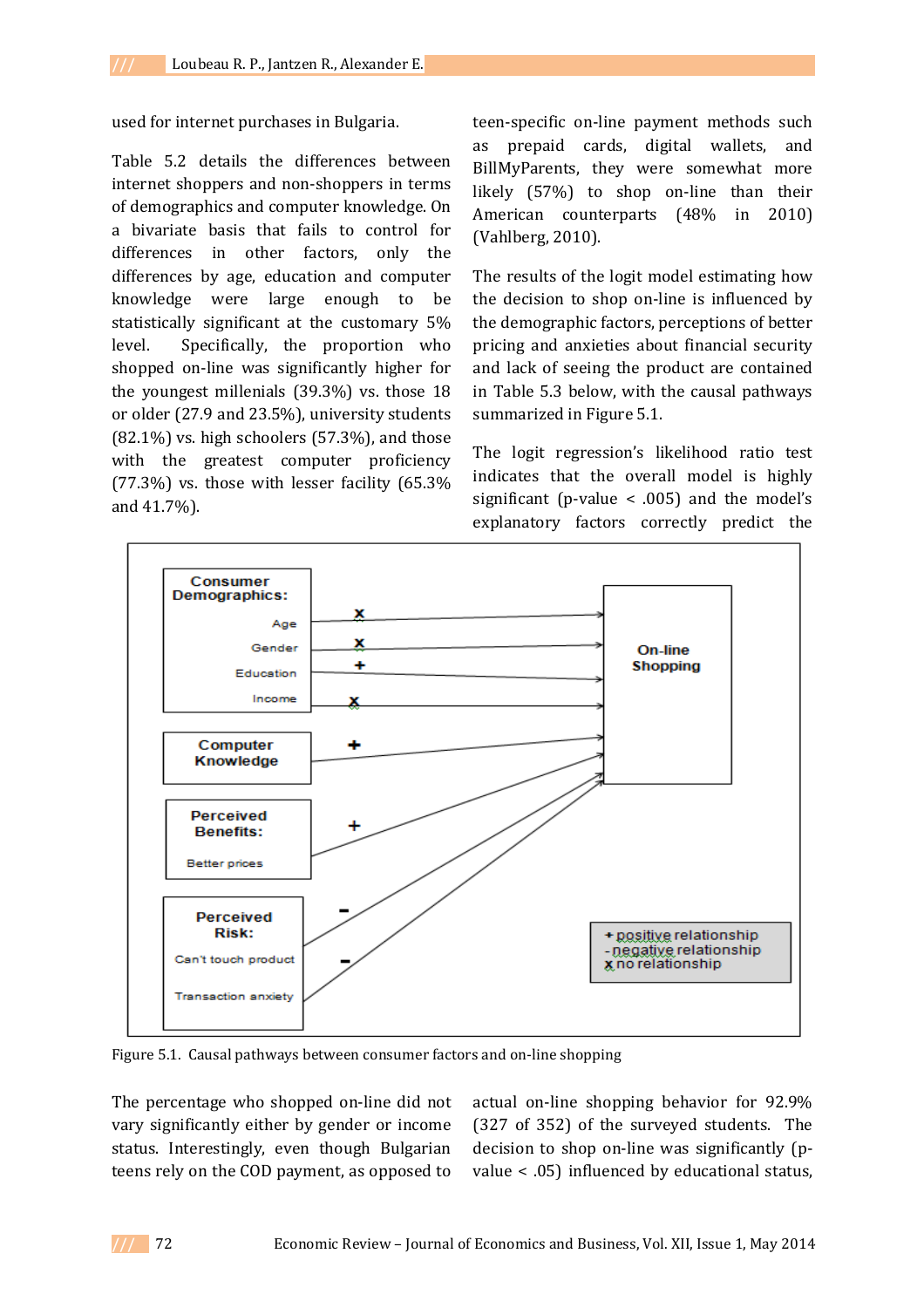computer knowledge, anxieties about financial and product risks, and perceptions of better pricing.

Using a .05 significance level, the logit regression results yield the following conclusions regarding the study's hypotheses:

- H1 is *not sustained* as there is insufficient evidence (p-value = .792) that gender influences the propensity to shop on-line (see Table 5.3).
- H2 is *not sustained* as there is insufficient evidence (p=values of .281 and .738) that age influences online shopping behavior, i.e. there were no differences between the > 22 and < 18 cohorts or the 18-22 and < 18 cohorts. Additional analysis, whereby the age and education variables were alternately excluded from the regression, revealed that the insignificant age effect

was not the result of multicollinearity between the two variables.

- H3 is *sustained* as level of education has proven to have a significant positive impact on online shopping behavior (pvalue of .021). Not surprisingly, Bulgarian students attending university were significantly more likely to shop on-line than those still in high school, reflecting their greater levels of discretionary income, internet usage, and freedom from direct parental supervision.
- H4 is *not sustained* as there is insufficient evidence that income differences significantly influence on-line shopping behavior. No significant differences were found between lower and median income millennials (p-value = .257) or between lower and higher income millennials (p-value = .353).

| <b>Explanatory factor</b>              | <b>Coefficient</b> |  | <b>Standard error</b>   | t-value        | p-value      |  |  |  |  |  |
|----------------------------------------|--------------------|--|-------------------------|----------------|--------------|--|--|--|--|--|
| Constant                               | $-1.733$           |  | 4.204                   | 4.006          | $< 0.005***$ |  |  |  |  |  |
| Gender                                 | 0.128              |  | 0.485                   | 0.264          | 0.792        |  |  |  |  |  |
| > 22<br>Age:                           | $-1.107$           |  | 1.026                   | $-1.079$       | 0.281        |  |  |  |  |  |
| 18-22                                  | 0.198              |  | 0.593                   | 0.335          | 0.738        |  |  |  |  |  |
| < 18                                   | $---$              |  | $- - -$                 | $---$          | $---$        |  |  |  |  |  |
| <b>Educational status</b>              | 1.265              |  | 0.544                   | 2.325          | $< 0.05*$    |  |  |  |  |  |
| Income: > Peers'                       | 1.124              |  | 0.997                   | 1.127          | 0.257        |  |  |  |  |  |
| Same as peers'                         | 0.762              |  | 0.855                   | 0.891          | 0.373        |  |  |  |  |  |
| < Peers'                               | ---                |  | ----                    | ----           | $---$        |  |  |  |  |  |
| Computer knowledge:                    |                    |  |                         |                |              |  |  |  |  |  |
| Above average                          | 2.600              |  | 0.982                   | 2.647          | $< 0.01**$   |  |  |  |  |  |
| Average                                | 1.679              |  | 0.959                   | 1.751          | $< 0.05*$    |  |  |  |  |  |
| Below average                          |                    |  |                         |                |              |  |  |  |  |  |
| Better prices                          | 22.789             |  | 0.6344                  | 35.918         | $< 0.005***$ |  |  |  |  |  |
| Cannot touch product                   | $-23.924$          |  | 0.338                   | $-70.823$      | $< 0.005***$ |  |  |  |  |  |
| Transaction anxiety                    | $-24.092$          |  | 0.335                   | $-71.854$      | $< 0.005***$ |  |  |  |  |  |
|                                        |                    |  |                         |                |              |  |  |  |  |  |
|                                        |                    |  |                         |                |              |  |  |  |  |  |
| On-line shopping classification table: |                    |  |                         |                |              |  |  |  |  |  |
|                                        |                    |  | <b>Predicted Status</b> |                |              |  |  |  |  |  |
| McFadden R-squared                     | 0.705              |  | <b>Actual Status</b>    | Did not shop   | Shopped      |  |  |  |  |  |
| Likelihood Ratio chi-square<br>test    | 302.8              |  | Did not shop            | 81             | 23           |  |  |  |  |  |
| p-value of chi-square test             | $< 0.005***$       |  | Shopped                 | $\overline{2}$ | 246          |  |  |  |  |  |

Table 5.3. Logit regression results

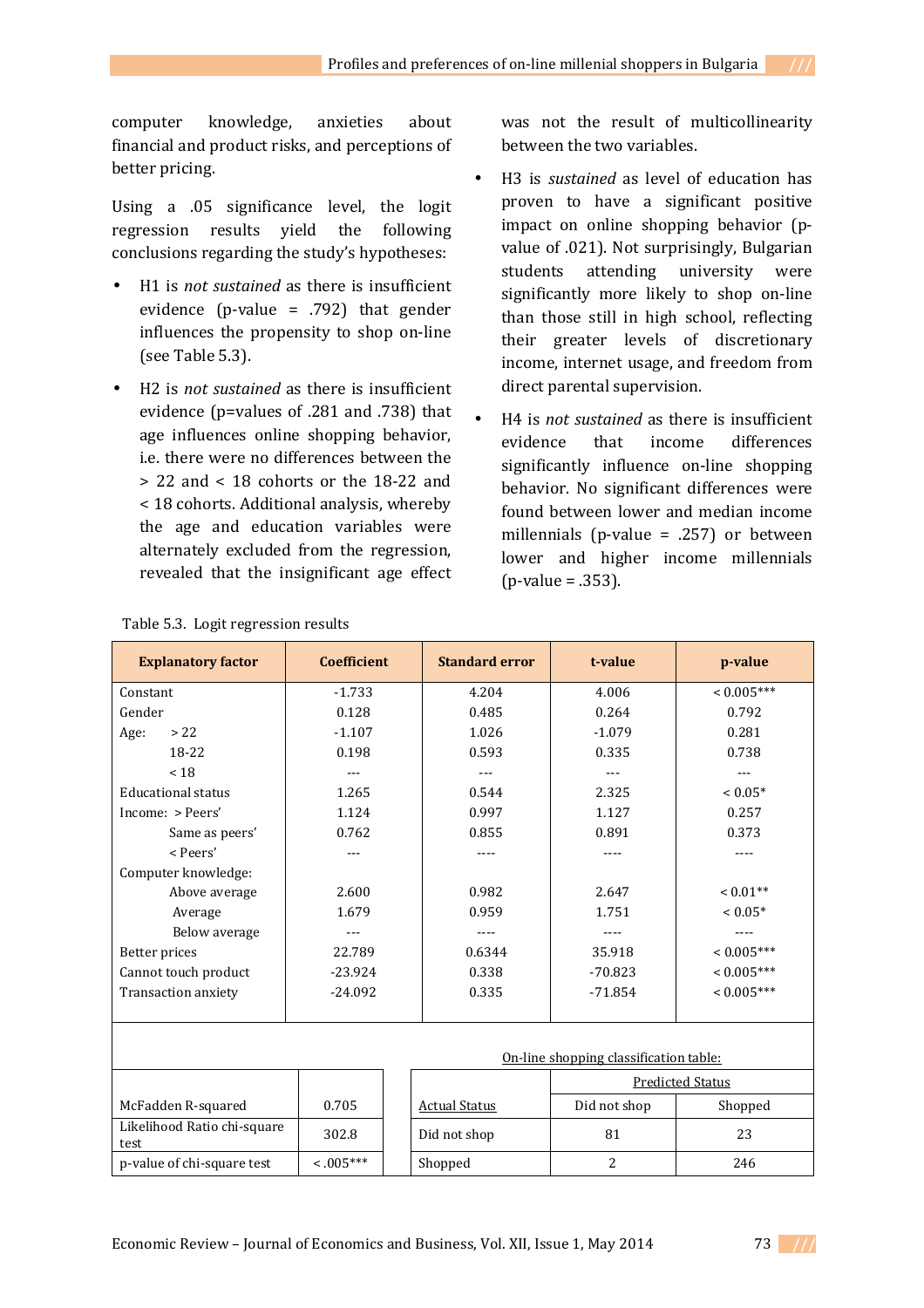- H5 is *sustained* as computer knowledge has proven to have a significant positive impact on on-line shopping behavior. Compared to those with less than an average knowledge of computers, young people reporting either an average level of knowledge (p-value  $= .040$ ) or better than average computer proficiency (p-value = .004) were significantly more likely to shop on-line.
- H6 is *sustained* since the effect of perceived benefits, namely obtaining a better price, on on-line shopping behavior has proven to be significant. Like consumers elsewhere, the belief in garnering a better price is a prime motivating factor encouraging Bulgarian millenials to make on-line purchases (pvalue < .005).
- H7 is *sustained* as the effects of perceived risk on internet shopping behavior have proven to be significant. Both risk factors, namely "Anxiety about on-line transaction" and "Cannot feel, touch, or try a product on-line," are highly significant explainers (p-value < .005). Concerns regarding transactions security and receiving an acceptable product when ordering on-line are serious impediments to increasing internet purchasing for students in Bulgaria, like other consumers around the world.

### **6. CONCLUSION**

One of the crucial challenges created by global e-commerce is understanding the similarities and differences in consumer preferences and concerns that exist in different regions. Micro marketing to countries as niche markets is essential because failing to do so can cause strategies that succeed in some areas to fail in others.

This study was the first large sample study to examine the on-line shopping behavior of

Bulgarian millennials. While convenience is reported as the most important reason for using the internet to make purchases worldwide, the most important reason why Bulgarian young people shop on-line is the pursuit of unique products not locally available (46.3%), followed by convenience (45.9%) and better pricing (44.4%). Similar to their American counterparts, more than half (54.4%) reported that their favorite category of on-line purchases (54.4%) was "Apparel and Accessories." Bulgarian millennials use the internet to shop for trendy fashion and to obtain a variety of brands that are unavailable locally. This finding indicates that there seems to be a promising niche market for selling brand name products to Bulgarian youth on-line. This finding should be of value to retailers interested in buying behaviors and emerging e-commerce markets. Also noteworthy is the low level (8.2%) of Bulgarian students who report purchasing music on-line. Unlike other markets where online music purchases are growing and constitute a majority of recording company revenues, digital piracy remains a critical barrier to on-line music sales.

The types of items Bulgarian Gen Y consumers purchased on-line differed significantly by age, gender, education and income. Older university students were more likely to purchase air travel and event tickets than younger high school students. Women were more likely to purchase books and magazines, health and beauty items and apparel on-line, while men were more likely to purchase computing and consumer electronics equipment. In addition, students with greater family incomes tended to make more apparel purchases and fewer purchases of computers, music, videos and toys.

The logit regression results demonstrated that, holding other things constant, the most important factors determining whether a Bulgarian millennial would shop on-line are their perceptions about obtaining better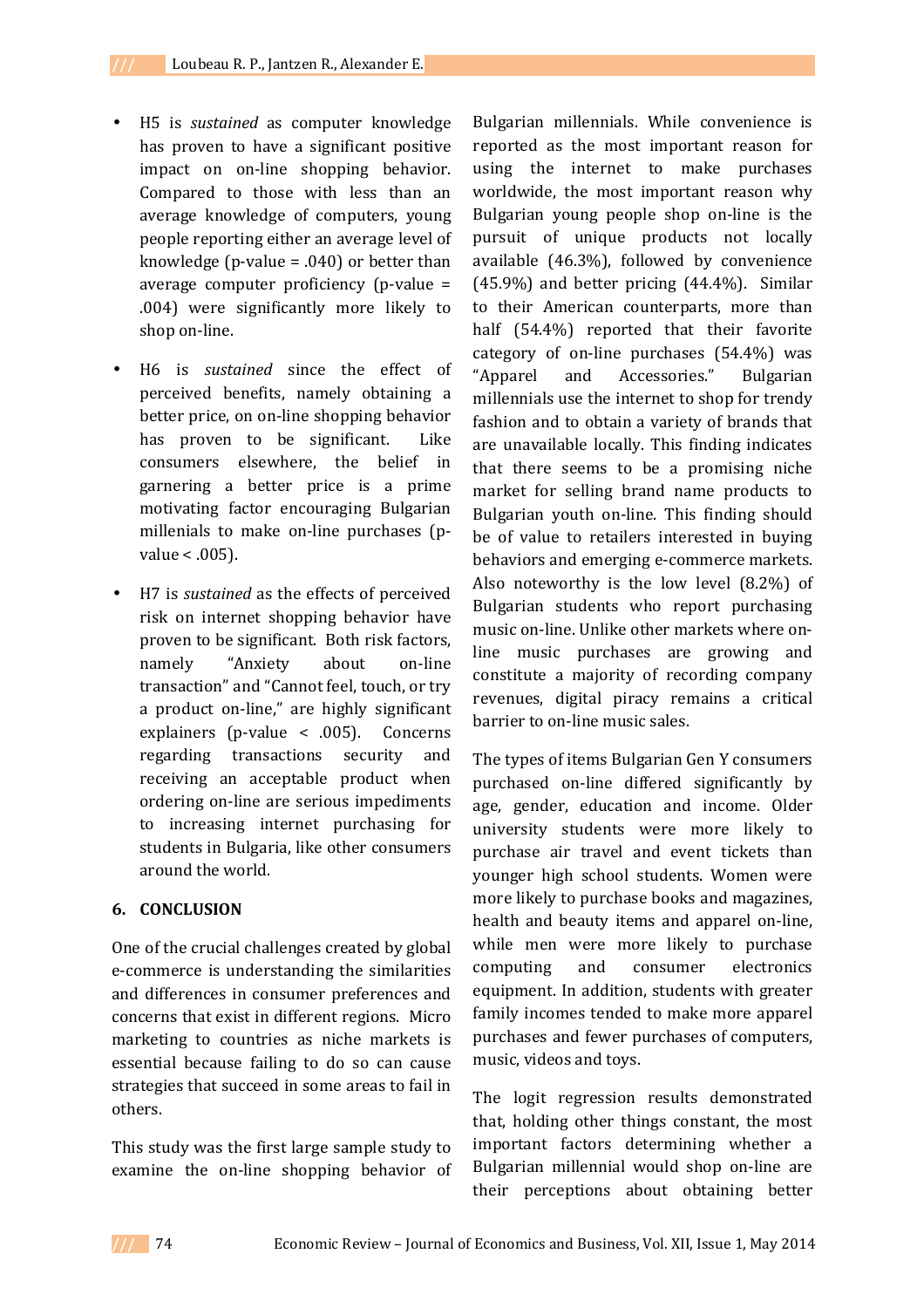pricing, financial transaction security, and the inability to personally examine the product prior to purchase. Given similar perceptions of the former, university students and those with greater computer knowledge were more likely to use the internet for purchases than high schoolers and those with limited computer skills. The importance of financial anxiety is consistent with the high relevance of "security concerns" as a major on-line-shopping barrier on a global scale. To ensure further economic development, public policy efforts should be targeted towards improving the digital payment infrastructure. It is widely acknowledged that the lack of technology infrastructure and the lack of government initiatives are major hurdles that prevent pervasive e-commerce adoption in developing countries.

Because the present study relied on the data drawn from a convenience sample of students in Southern Bulgarian medium sized cities, further research is needed to assess whether the findings are generalizable to Bulgaria's GenY population. Additional research should also assess whether students in Bulgaria are representative of the general population of internet users and consumers who make online purchases. Additional research could also investigate how on-line shopping behavior changes as local product availability increases and reforms to the payment mechanism take place over time.

## **REFERENCES**

- 1. Alreck, P. & Settle, R. B. (2002). Gender Effects on Internet, Catalogue and Store Shopping. *Journal of Database Marketing.*  9(2), pp. 150-162.
- 2. Ahuja, M., Gupta, B. & Raman, P. (2003). An Empirical Investigation of On-line Consumer Purchasing Behavior. *Communications of the ACM.* 46(12), pp. 145-151.
- 3. Anonymous (2012). Americans: Online Stores More Appealing for Holiday Shopping Due to the Bad Economy. *Business Wire.* 5 October 2012.
- 4. Anonymous (2011a). BillMyParents and MasterCard Educate Parents of Teens About the Benefits of Prepaid Cards. *Marketing Weekly News.* 15 October 2011, p. 223.
- 5. Anonymous (2011b). PriceGrabber(R) Survey Projects an Increase in Mobile and Online Shopping for the 2011 Holiday Season. *PR Newswire.* 1 November 2011.
- 6. Anonymous (2011c). *NUMBEO Internet Database about Cost of Living Worldwide*  [Online]. Available from: http://www.numbeo.com [Accessed 15 April 2011].
- 7. Anonymous (2010). *On-line Purchases on the Rise in Bulgaria. Dnevnik.bg* [Online]*.* Available from: http://sofiaecho.com/ 2010/03/24/877914\_on-line-purchaseson-the-rise-in-bulgaria [Accessed 19 March 2011].
- 8. Apostolov, G. (2008). Bulgarian Teenagers' Behavior On-line: Changing Social Patterns and Growing Violence? in Barbovschi, M. & Diaconescu, M. (eds.), *Teenagers Actions and Interactions Online in Central and Eastern Europe. Potential and Empowerment, Risks and Victimization.* Cluj University Press, p. 151.
- 9. Basso, A., Goldberg, D., Greenspan, S. & Weimer, D. (2001). First impressions: emotional and cognitive factors underlying judgments of trust in ecommerce. In *Proceedings of the 3rd ACM Conference on Electronic Commerce*. Tampa, Florida, pp. 137–143.
- 10. Beken, T., Janssens, J. & Vandaele, S. (2009). The Music Industry On (the) Line? Surviving Music Piracy in a Digital Era.

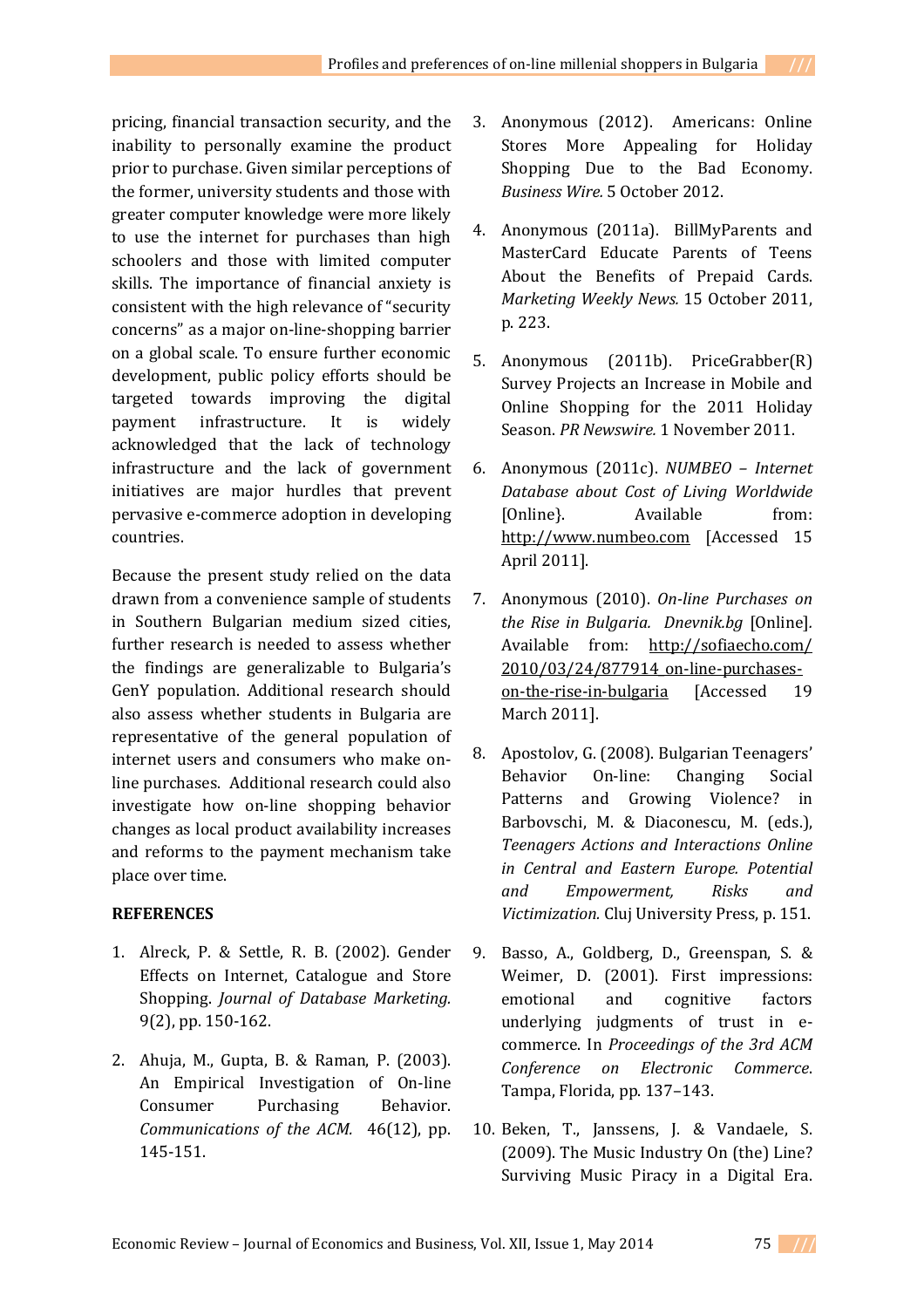*European Journal of Crime, Criminal Law and Criminal Justice.* 17(2), pp. 77–96.

- 11. Bellman, S., Lohse, G. & Johnson, E. (1999). Predictors of On-line Buying Behavior. *Communications of the ACM.* 42(12), pp. 32-38.
- 12. Brashear, T., Kashyap, V., Musante, M. & Donthu, N. (2009). A Profile of the Internet Shopper: Evidence from Six Countries. *Journal of Marketing Theory and Practice.* 17(3), pp. 267-8.
- 13. Brown, M., Pope, N. and Voges, K. (2003). Buying or Browsing: An Exploration of Online Purchasing Orientations and On-line Purchase Intention. *European Journal of Marketing.* 37(11/12), pp. 1666-1684.
- 14. Business Wire (2010), *Research and Markets: Retail E-commerce in Western Europe* [Online]. Available from: http://www.thefreelibrary.com/Research and Markets: Retail E-Commerce in Western Europe.-a0235258054 [Accessed: 18 March 2011].
- 15. Callahan, F. & Koenemann, J. (2000). A comparative usability evaluation of user interfaces for on-line product catalog. In *Proceedings of the 2nd ACM conference on Electronic Commerce*, Minneapolis, Minnesota, pp. 197–206.
- 16. Cahk, N. & Ersoy, F. (2008). On-line Shopping Behavior and Characteristics of Consumers in Eskisehir, Turkey: Who, What, How Much and How Often? *The Business Review*, *Cambridge*. 10(2), Summer 2008, pp. 262-268.
- 17. Central Intelligence Agency (2011). *The World Factbook, Country Comparison: GDP - per capita* [Online]. Available from: https://www.cia.gov/library/publications /the-world-factbook/rankorder/ 2004rank.html [Accessed: 19 March 2011]
- 18. Chen, L., Gillenson, M. & Sherrell, D. (2002). Enticing Online Consumers: An Extended Technology Acceptance Perspective. *Information & Management.* 39(8), pp. 705-719.
- 19. Credit Suisse (2007). Bulgaria: EU's Newest Member Offers Attractive Future Investment Opportunities. *Global Equity Research*, 9 February 2007 [Online]. Available from: https://emagazine.creditsuisse.com/index.cfm?fuseaction=OpenAr ticle&aoid=178717&lang=EN&coid=1778 83 [Accessed: 19/3/11].
- 20. Dellner, T. (2007). European E-commerce, *Electronic Retailer Magazine* [Online]. Available from: http://www.electronicretailermag.com /info/0607\_euro.html [Accessed: 4 August 2011].
- 21. Donthu, N., & Garcia, A. (1999). The Internet Shopper. *Journal of Advertising Research.* 39(3), pp. 52-58.
- 22. Eurostat (2011). Individuals Using the Internet for Ordering Goods or Services [Online]. Available from: http://epp. eurostat.ec.europa.eu/tgm/table.do?tab=t able&init=1&plugin=1&language=en&pco de=tin00096 [Accessed: 18 June 2011].
- 23. Forrester Research (2010). Double-digit growth for on-line retail in the US and Western Europe [Online]. Available from: http://www.forrester.com/ER/Press/Rel ease/0,1769,1330,00.html [Accessed: 15 March 2011].
- 24. Frasier, S. & Henry, L. (2007). An Exploratory Study of Residential Internet Shopping in Barbados. *Journal of Eastern Caribbean Studies.* 32(1), pp. 1-20.
- 25. Ha, S. J., & Stoel, L. (2012). Online Apparel Retailing: Roles of E-shopping Quality and Experiential E-shopping Motives. *Journal*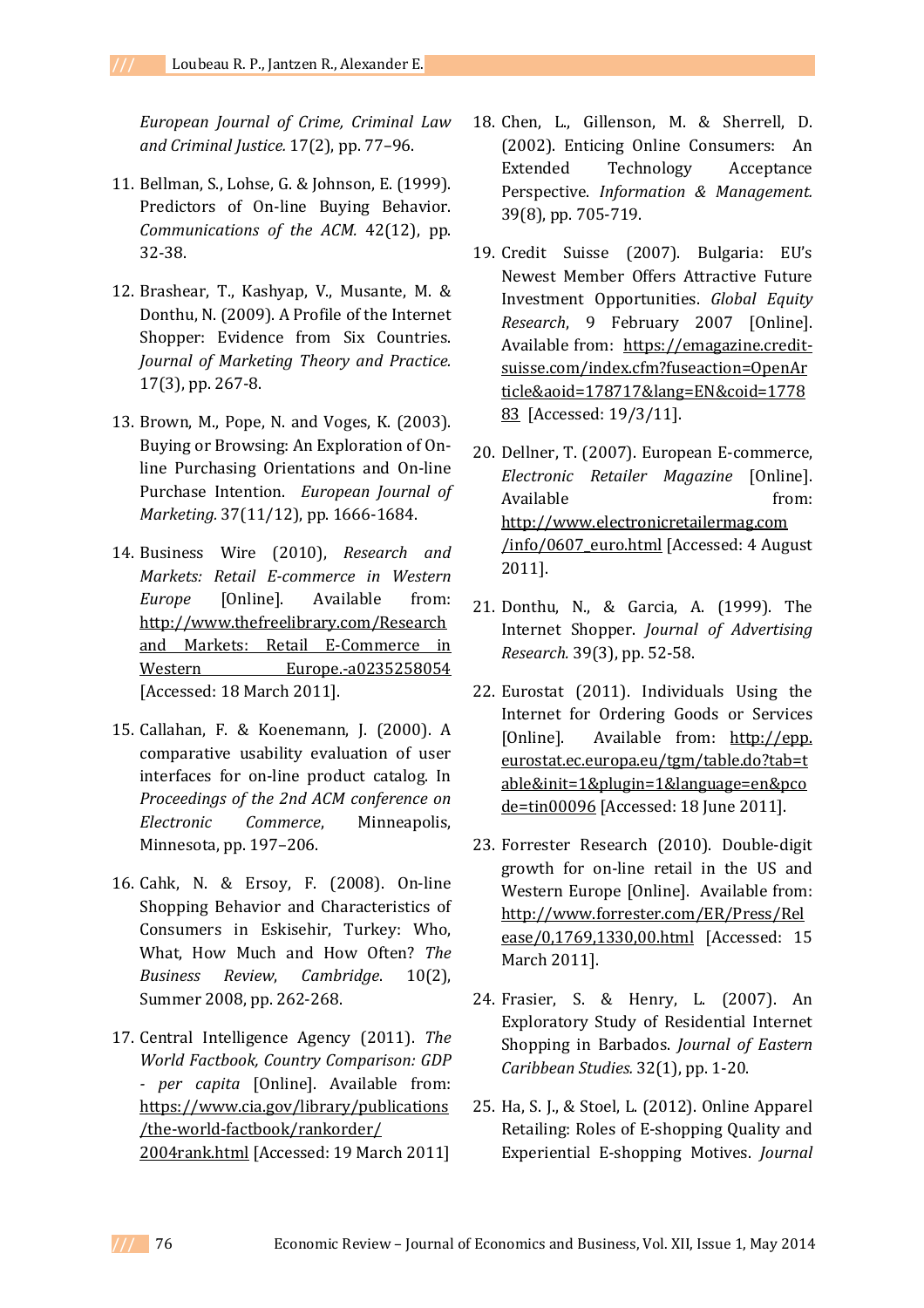*of Service Management.* 23(2), pp. 197– 215.

- 26. Hartman J., Shim S., Barber B. & O'Brien M. (2006). Adolescents' Utilitarian and Hedonic Web-consumption Behavior: Hierarchical Influence of Personal Values and Innovativeness. *Psychology & Marketing.* 23(10), pp. 813-839.
- 27. Hernandez, B., Jimenez, J. & Martin, M. J. (2011). Age, Gender and Income: Do They Really Moderate Online Shopping Behaviour? *Online Information Review.* 35(1), pp. 113–133.
- 28. IFPI International Federation of the Phonographic Industry (2012). *Digital Music Report 2012* [Online]. Available from: http://www.ifpi.org/content/ library/DMR2012.pdf [Accessed: 30 January 2013]
- 29. IIPA (2003). *International Intellectual Property Alliance 2003 Special 301 Report BULGARIA* [Online]. Available from: http://www.iipa.com/rbc/2003/2003SPE C301BULGARIA.pdf [Accessed: 9 April 2011]
- 30. Internet World Stats (2012) [Online]. Available from: http://www.internetworldstats.com/euro pa.htm [Accessed: 2 September 2013]
- 31. Joines, J., Scherer, C. & Scheufele, D. (2003). Exploring Motivations for Consumer Web Use and Their Implications for E-commerce. *Journal of Consumer Marketing.* 20(2), pp. 90-109.
- 32. Kiran, R., Sharma, A. & Mittal, K. (2008). Attitudes, Preferences and Profile of Online Buyers in India: Changing Trends. *South Asian Journal of Management.* Jul-Sep 2008, 15(3), p. 55.
- 33. Kolsaker, A., Lee-Kelley, L. & Choy, P. (2004). The Reluctant Hong Kong Consumer: Purchasing Travel Online.

*International Journal of Consumer Studies.* 28(3), pp. 295-304.

- 34. Liao, Z.& Cheung, M. (2001). Internetbased E-shopping and Consumer Attitudes: An Empirical Study. *Information & Management.* 38(5), pp. 299-306.
- 35. Lightner, N., Yenisey, M., Ozok, A. A. & Salvendy, G. (2002). Shopping Behavior and Preferences in E-commerce of Turkish and American University Students: Implications from Cross-cultural Design. *Behaviour and Information Technology.* 21(6), pp. 373–385.
- 36. Limayem, M., Khalifa, M. and Frini, A. (2000). What Makes Consumers Buy From Internet? A Longitudinal Study of Online Shopping. *IEEE Transactions on Systems, Man, and Cybernetics-Part A: Systems and Humans.* 30(4), pp. 421-432.
- 37. Lueg, Jason (2001). American Teenagers and the Internet: A Consideration of Consumer Electronic Commerce from a Consumer Socialization Perspective. Dissertation submitted in partial fulfillment of the requirements for the degree of Doctor of Philosophy in the Department of Management and Marketing, *University of Alabama*, pp. 19, 30 & 83.
- 38. Lynch, P. & Beck, J. (2001). Profiles of Internet Buyers in 20 Countries: Evidence for Region-specific Strategies. *Journal of International Business Studies.* 32(4), pp. 725-748.
- 39. McAdam, Carrie (2010), *Shoppers in UK are Europe's Top On-line Spenders* [Online]. Available from: http://www.heraldscotland.com/news/h ome-news/shoppers-in-uk-are-europe-stop-on-line-spenders-1.1002772 [Accessed: 16 March 2011]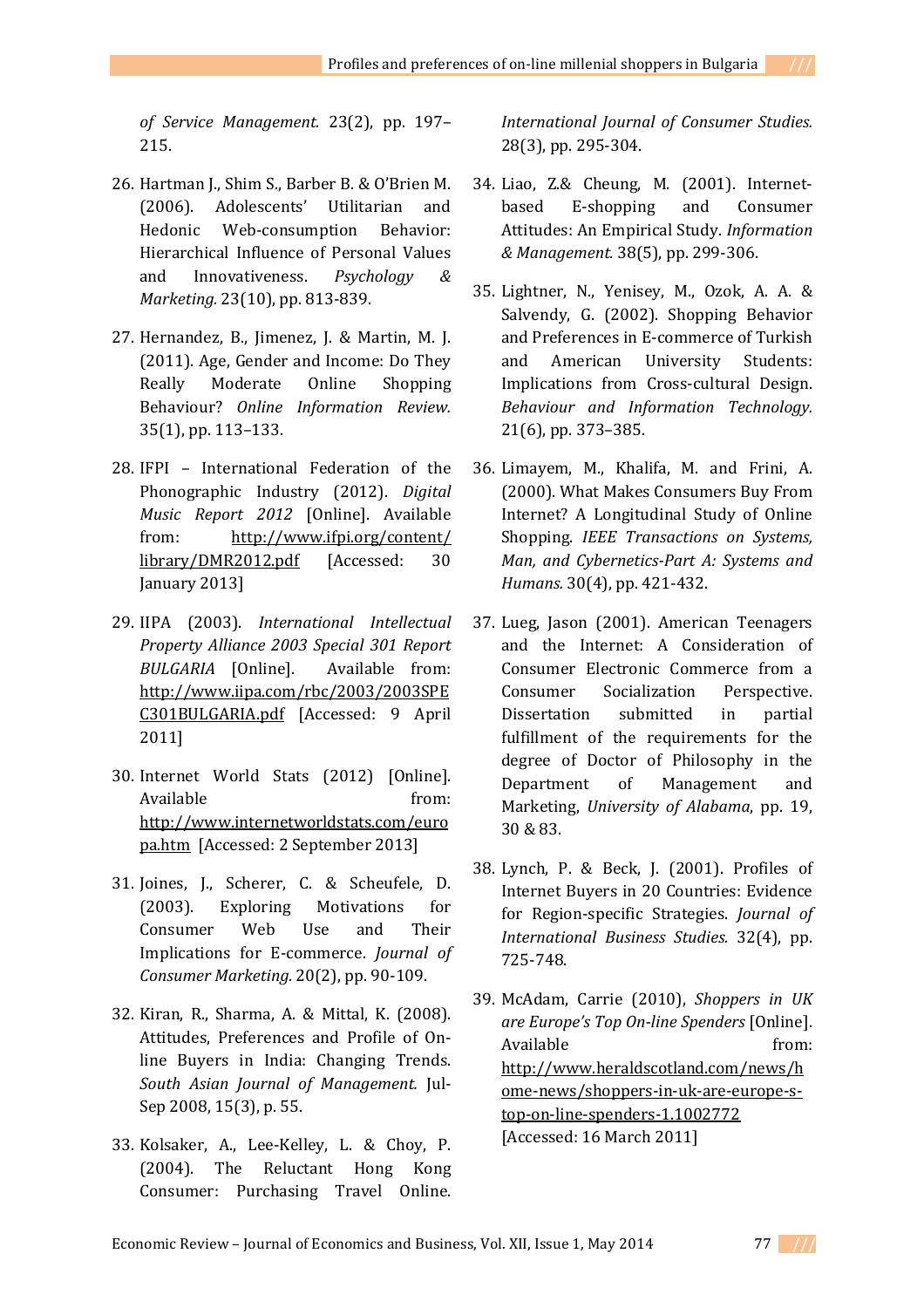- 40. Morton, Linda P. (2002). Targeting Generation Y. *Public Relations Quarterly.* 47(2), pp. 46-48.
- 41. National Statistical Institute [of Bulgaria] (2009*). Survey on ICT usage in households and by individuals aged between 16 and 74, 17 December 2009* [Online]. Available from: http://www.nsi.bg/EPDOCS/ICT\_hh2009\_ en.pdf [Accessed: 19 March 2011], p. 2.
- 42. Nie, N. H. & Erbring, L. (2002). Internet and Society: A Preliminary Report. *IT & Society.* 1(1), pp. 275-283.
- 43. Nielsen (2008). *Trends in On-line Shopping: A Global Nielsen Consumer Report, February 2008* [Online]. Available from: http://th.nielsen.com/site/documents/Gl obalOn-lineShoppingReportFeb08.pdf [Accessed: 15 March 2011]
- 44. Ott, B. (2011). *What Does the Millennial Generation Want? And How Can Retailers Satisfy the Needs of These Fickle Youngsters?* [Online]. Available from: http://institution.gallup.com/gmj/14699 0/Marketing-Tweeters-Facebook-Friends.aspx [Accessed: 4 November 2011], p.12.
- 45. Ozok, A. &·Wei, J. (2010). An Empirical Comparison of Consumer Usability Preferences in On-line Shopping Using Stationary and Mobile Devices: Results from a College Student Population. *Electronic Commerce Research.* 10(2), pp. 111–137.
- 46. Park, J., Lee, D. & Ahn, J., (2004). Riskfocused E-commerce Adoption Model: A Cross-country Study. *Journal of Global Information Management.* 7(2), pp. 6-30.
- 47. Paul, P. (2001). Getting Inside Gen Y. *American Demographics.* 23(9), pp. 42-49.
- 48. Pavlou, P. (2003). Consumer Acceptance of Electronic Commerce: Integrating Trust and Risk with the Technology Acceptance Model. *International Journal of Electronic Commerce.* 7(3), pp. 101-134.
- 49. Pew Internet and American Life Project (2010). *Generations 2010* [Online]. Available from: http://pewinternet.org/~/media//Files/ Reports/2010/PIP Generations and Tech 10.pdf [Accessed 15 March 2011], p.4.
- 50. Reuters. (2012). *Bulgaria Refuses to Ratify ACTA* [Online]. Available from: http://rt.com/news/acta-bulgariaprotesters-ratification-353/ss [Accessed: 15 February, 2012]
- 51. Rodgers, S. & Harris, M. (2003). Gender and E-commerce: An Exploratory Study. *Journal of Advertising Research.* 43(3), pp. 322-330.
- 52. Rohm, A. & Swaminathan, V. (2004). A Typology of On-line Shoppers Based on Shopping Motivations. *Journal of Business Research.* 57(7), pp. 748-757.
- 53. Sarbu, M. (2008), Cum Arata Generatia Y, *Business Magazin* [Online]. Available from: http://www.businessmagazin.ro/opinii/c um-arata-generatia-y-2507667 [Accessed: 3 December 2010]
- 54. Singh, S. (2002). Paying and Playing on the Net. *Marketing Week.* 25(22), p. 34.
- 55. Slyke, C., Comunale, C. & Belanger, F. (2002). Gender Differences in Perceptions of Web-based Shopping. *Communications of the ACM.* 45(7), pp. 82-86.
- 56. Spiekermann, S., Grossklags, J. & Berendt, B. (2001). E-privacy in 2nd generation ecommerce: privacy preferences versus actual behavior. In *Proceedings of the 3rd ACM Conference on Electronic Commerce*. Tampa, Florida, pp. 38–47.